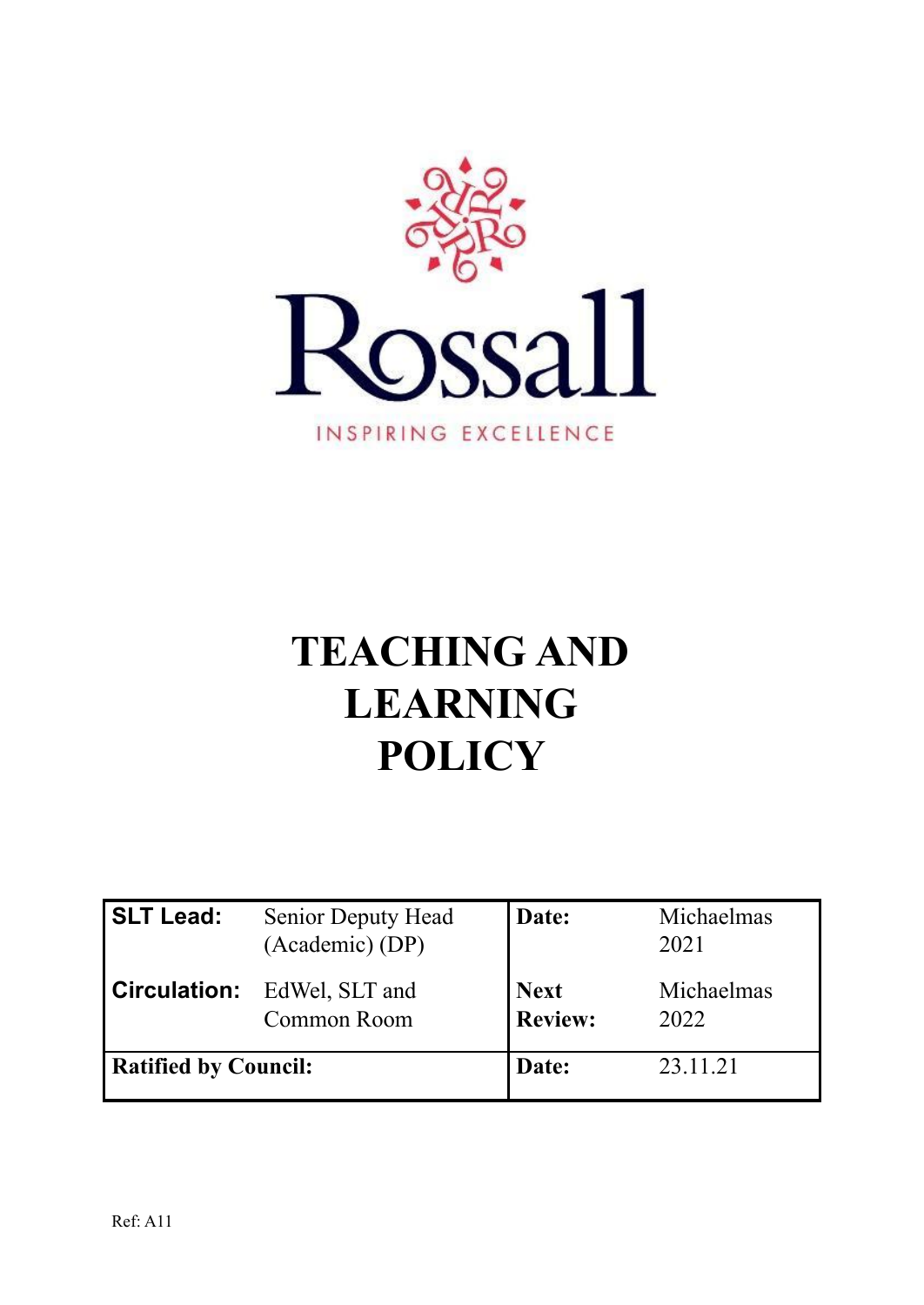## **ROSSALL SCHOOL**

## **TEACHING AND LEARNING POLICY**

#### **Introduction**

At Rossall School we actively promote the concept of lifelong learning and we believe that all staff, pupils and parents are participatory members of a multifaceted learning community committed to engendering creativity and inspiring critical thinking. We begin from the premise that learning should be an enriching and enjoyable experience for all. Through our teaching we endeavour to equip pupils with the skills, knowledge and understanding necessary to enable them to make informed choices about important aspects of their future lives. We believe that appropriate teaching and positive learning experiences help children to lead happy and rewarding lives and to fulfil their personal, social, creative, spiritual and intellectual potential. We are committed to educating the 'whole person' and embrace a holistic approach to nurturing and supporting each individual child. By considering concepts such as internationalism and environmentalism, pupils learn about the interconnectivity of discrete academic disciplines and develop a growing awareness and appreciation of the world beyond School. We promote the fundamental British values of democracy, the rule of law, individual liberty, and mutual respect and tolerance of those with different faiths and beliefs.

#### **Aims and objectives**

We develop internationally minded young people who, recognizing their common humanity and shared guardianship of the planet, strive to create a better and more peaceful world. As an IB World School, *The IB Learner Profile* underpins our Teaching and Learning Policy for it identifies ten key attributes which we work hard to help our pupils to develop during their time at School. We want our pupils to be:

Inquirers: We nurture curiosity, developing skills for inquiry and research. We help pupils to develop the skills necessary to learn independently and with others. We inspire pupils to sustain their love of learning throughout their lives.

Knowledgeable: We promote the use of conceptual understanding, exploring knowledge across a range of disciplines. We encourage pupils to engage with ideas that have local and global significance.

Thinkers: We focus on developing critical and creative thinking skills in order to enable our pupils to analyse complex problems and to develop responses which demonstrate an ability to think laterally.

Communicators: The communication skills of all pupils are nurtured at every level throughout the School. Pupils are afforded many opportunities to work collaboratively and they are encouraged to listen carefully to the perspectives of other individuals and groups.

Principled: Pupils are expected to act with integrity and honesty, and we expect them to demonstrate a strong sense of justice and respect for the dignity and rights of all people. They are taught to take responsibility for their actions and consequences.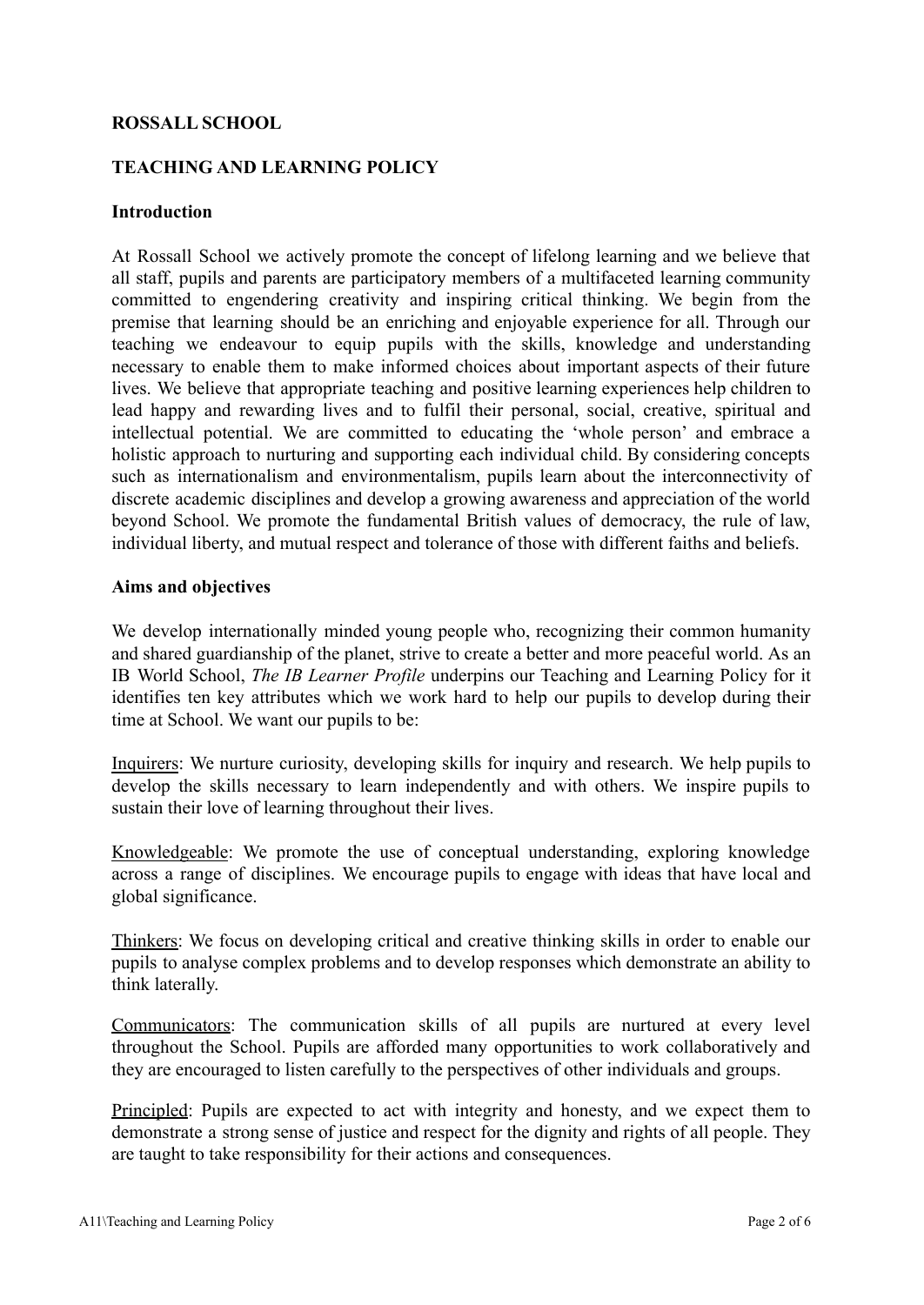Open-minded: By critically appreciating their own cultures and personal histories, as well the values and traditions of others, pupils become increasingly receptive to new ideas and experiences.

Caring: Pupils are expected to show empathy, compassion and respect.

Risk-takers: Pupils are taught to approach uncertainty with forethought and determination and to work independently and cooperatively in order to explore new ideas and innovative strategies. They develop resourcefulness and resilience in the face of challenges and change.

Balanced: Pupils are taught to understand the importance of balancing different aspects of their lives – intellectual, physical, and emotional – to achieve well-being for themselves and others. They are encouraged to recognize their interdependence with other people and the world in which we all live.

Reflective: We encourage pupils to consider the world and their own ideas and experiences. We work to help them understand their own strengths and weaknesses in order to support their learning and personal development.

We believe that each individual pupil learns best in different ways. We provide a rich, varied, and appropriately differentiated learning environment that allows all children the opportunity to fulfil their potential.

## **Effective learning**

We acknowledge that people learn in a variety of different ways and we recognise the need to develop strategies that allow all pupils to learn in ways that best suit their own learning styles. We offer opportunities for pupils to learn in a variety of different ways.

These include:

- structured investigations and the utilisation of lateral thinking for problem solving;
- independent research;
- individual/pair/group/whole class work;
- seminars/workshops/lectures
- asking and answering questions;
- use of ICT and digital media
- fieldwork, educational visits (both in the UK & overseas) to places of cultural,
- historical, scientific, geographical or religious interest;
- **creative activities:**
- debates, role-plays and oral presentations;
- designing and manufacturing objects;
- participation in athletic or physical activity.

We encourage pupils to take an increasing level of responsibility for their own learning as they progress up through the School. Pupils are expected to become actively engaged in all forms of assessment. Diagnostic and remedial assessment, framed in positive and constructive language, encourages all pupils to proactively reflect upon the steps that they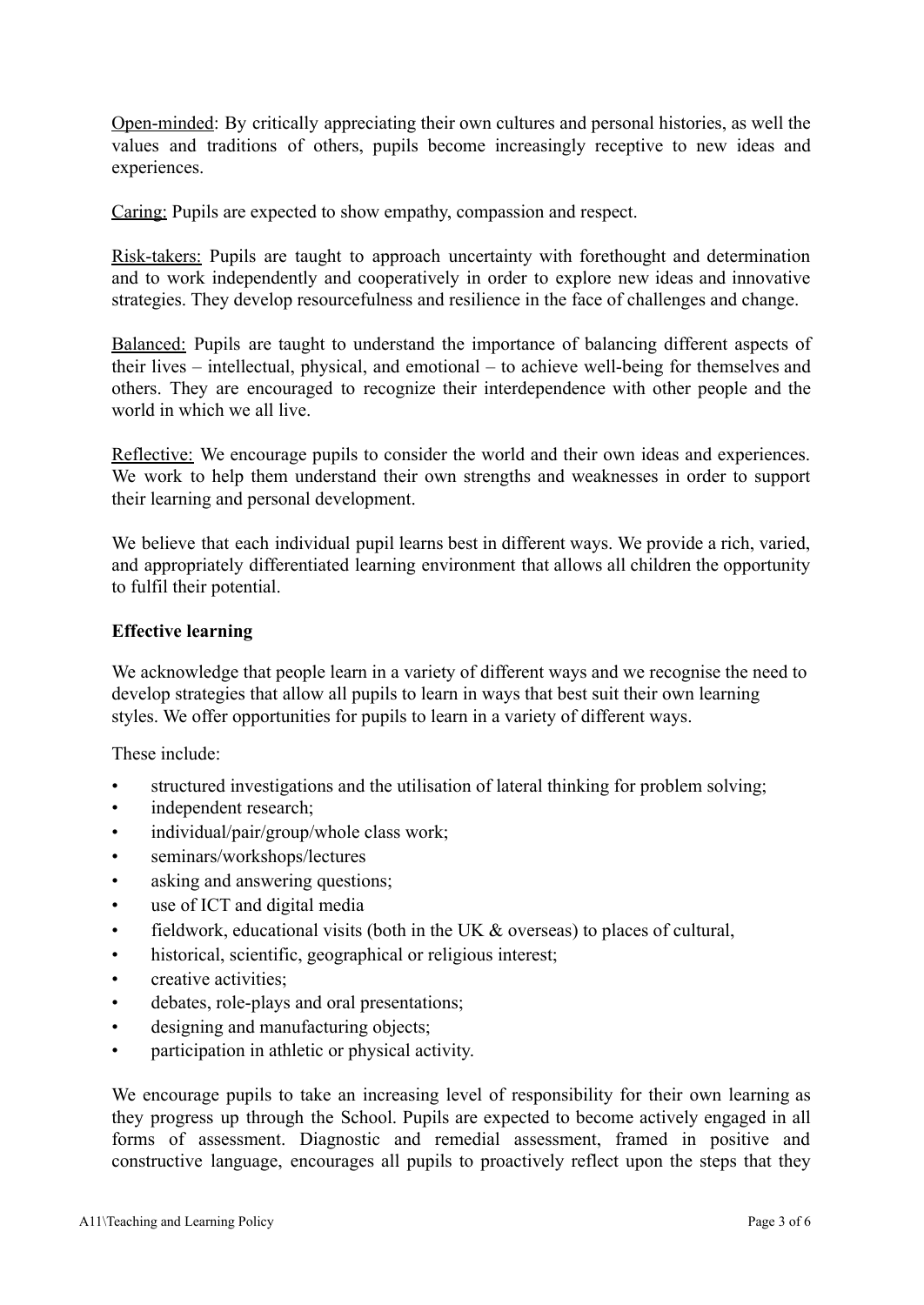need to take in order to make substantive progress. Much emphasis is placed upon developing the acquisitive intellectual skills necessary to become successful learners and this is reflected in our clear focus upon critical thinking and independent learning. We also encourage peer assessment with all pupils taking an active role in providing constructive advice to support future progress. Pupils work collaboratively with tutors to set personal academic targets and this constitutes an important aspect of the reporting process.

## **Effective teaching**

Teaching at Rossall School motivates and inspires children whilst building upon their existing skills, knowledge and understanding of the curriculum. We use subject specific schemes of work to guide and inform our teaching and these detailed documents, which are responsive to curricular developments, clearly articulate the broad aims and objectives of each sequence of lessons or educational phase.

Furthermore, these carefully differentiated schemes of work signpost opportunities for cross-curricular learning and the promotion of higher order learning skills.

We base our teaching on our knowledge of the pupils' current levels of attainment. Our prime focus is to develop further the knowledge, understanding and skills of all pupils. We strive to ensure that set tasks are appropriate to each pupil's level of ability. When planning work for children with special educational needs we give due regard to information provided by the learning support teachers. This includes those pupils who may be gifted or talented or have English as an additional language. We have high expectations of all pupils, and we encourage them to achieve the highest possible standard and to become the very best versions of themselves academically.

Our staff are expected to demonstrate excellent knowledge and understanding of the subject matter being taught and they routinely make good use of classroom resources in terms of quality, quantity and range. Clear learning objectives guide and inform the design of classroom tasks, the resources needed, and the most appropriate modes of assessment to be utilised. We regularly evaluate our teaching so that we can modify and improve through the sharing and implementation of new pedagogical and technological innovations. Through active engagement with external agencies and institutions and by means of a whole school, departmental, and personal approach to appraisal, INSET, and CPD, our teaching benefits from the sharing of good practice at all levels. The Senior Deputy Head (Academic) leads this aspect of our provision and works in collaboration with the Director of Studies and all heads of departments.

All our teachers reflect upon their relative professional strengths and weaknesses and they plan their professional development needs accordingly. We do all that we can to support our teachers in developing their skills, so that they can continually improve in terms of their practice. Teachers are given time to plan, prepare and assess lessons, and they are encouraged to observe others teaching as frequently as possible.

Our teachers place special emphasis on the importance of constructing and nurturing positive and friendly relationships with pupils in their classes. We treat all children with kindness and respect. We treat them fairly and provide them with frequent opportunities to participate in class activities. All our teachers follow the school policy with regard to rewarding good work and promoting the highest standards of behaviour. We expect pupils to comply with the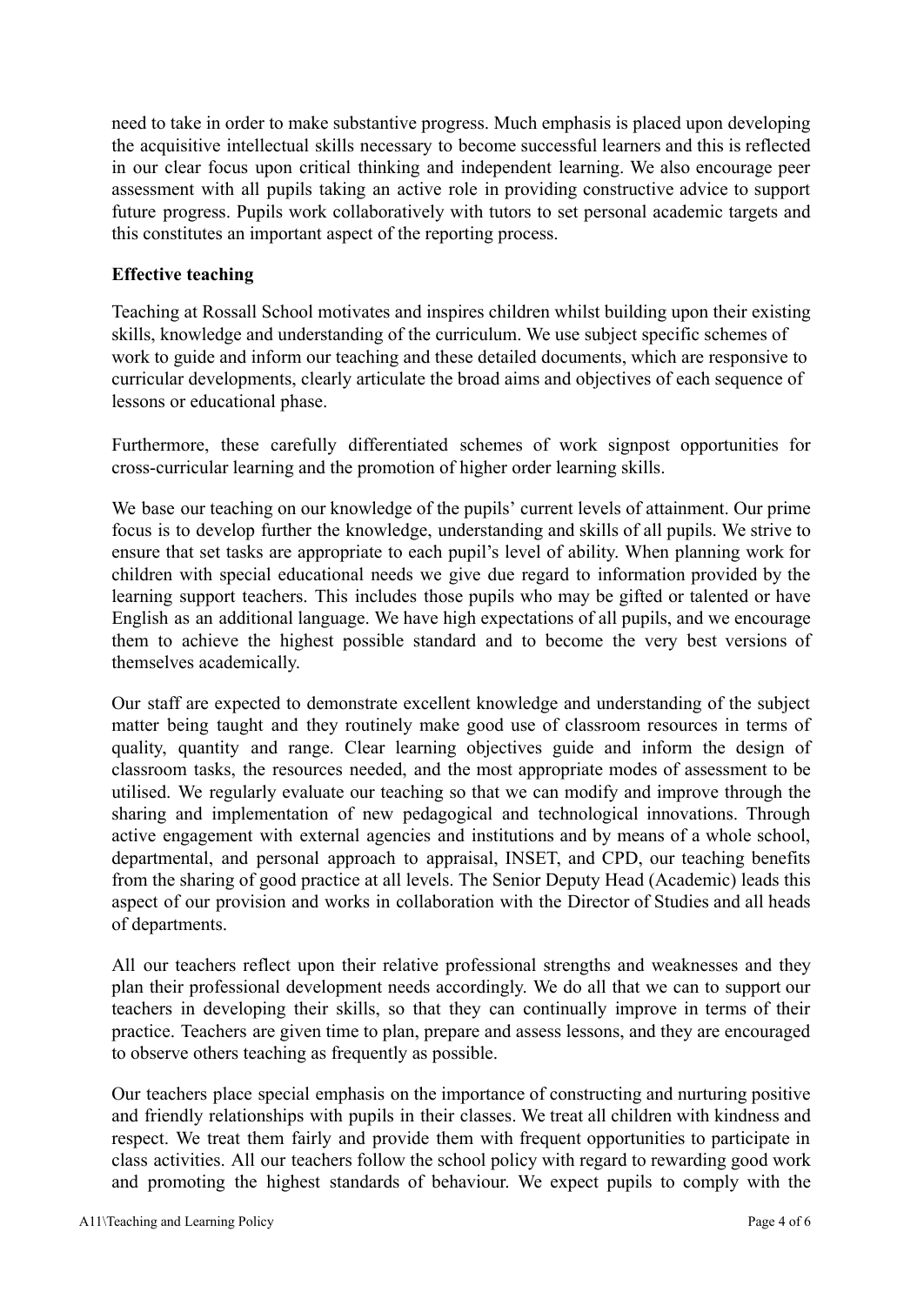School and classroom rules that we have devised with the expressed purpose of ensuring optimum learning opportunities for all. We praise children for their efforts and, by doing so, we help to build positive attitudes towards school and learning in general. When children misbehave we consistently follow the guidelines for sanctions as outlined in our school behaviour and discipline policy.

We ensure that all tasks and activities that the pupils do are safe. When we plan to take pupils out of school, we carry out thorough risk assessments as appropriate.

We provide age appropriate careers guidance to pupils and this supports and guides them towards making informed subject choices at KS4 & KS5. Similarly, we guide and support pupils through the university application process (both in the UK and overseas) and provide information about apprenticeships, internships and full time employment. We are supported by a growing network of School alumni who provide contacts and opportunities for our pupils. Those applying for medicine/veterinary courses, or to Oxbridge or other prestigious institutions, benefit from a programme of enhanced support that includes seminars, classes, tutorials and interview practice.

Our classrooms are attractive and dynamic learning environments with subject displays which celebrate the work completed by our pupils and illustrate/reflect the topics that they are studying.

We conduct all of our teaching in an atmosphere of trust and respect for all. We celebrate difference and promote equality, regardless of age, sexuality, gender, disability or faith. Similarly, throughout the curriculum we implicitly and explicitly promote fundamental British values such as democracy, the rule of law, individual liberty and mutual respect and tolerance of those with different faiths and beliefs.

## **The role of parents**

We believe that parents have a fundamentally important role to play in terms of actively nurturing, guiding and supporting their sons and daughters throughout their educational journeys. Excellent communication with parents underpins our success and we inform parents about what and how their children are learning by:

- sending regular diagnostic and remedial reports to parents in which we explain and celebrate the progress made by each child and clearly indicate what steps the child must take to improve further;
- holding parents' meetings to discuss pupils' progress and, if necessary, explain how parents can further support their children;
- making ourselves available to meet with parents. Parents and teachers routinely meet at the start or end of the school day to discuss a pupil's progress;
- ensuring that parents feel that teachers are approachable and communication with the school is effective;
- publishing and issuing detailed handbooks and curriculum booklets to help parents understand and appreciate teaching and learning within the school;
- holding events through the Rossall Learning Community covering such matters at internet safety to help with their sons and daughters at home.